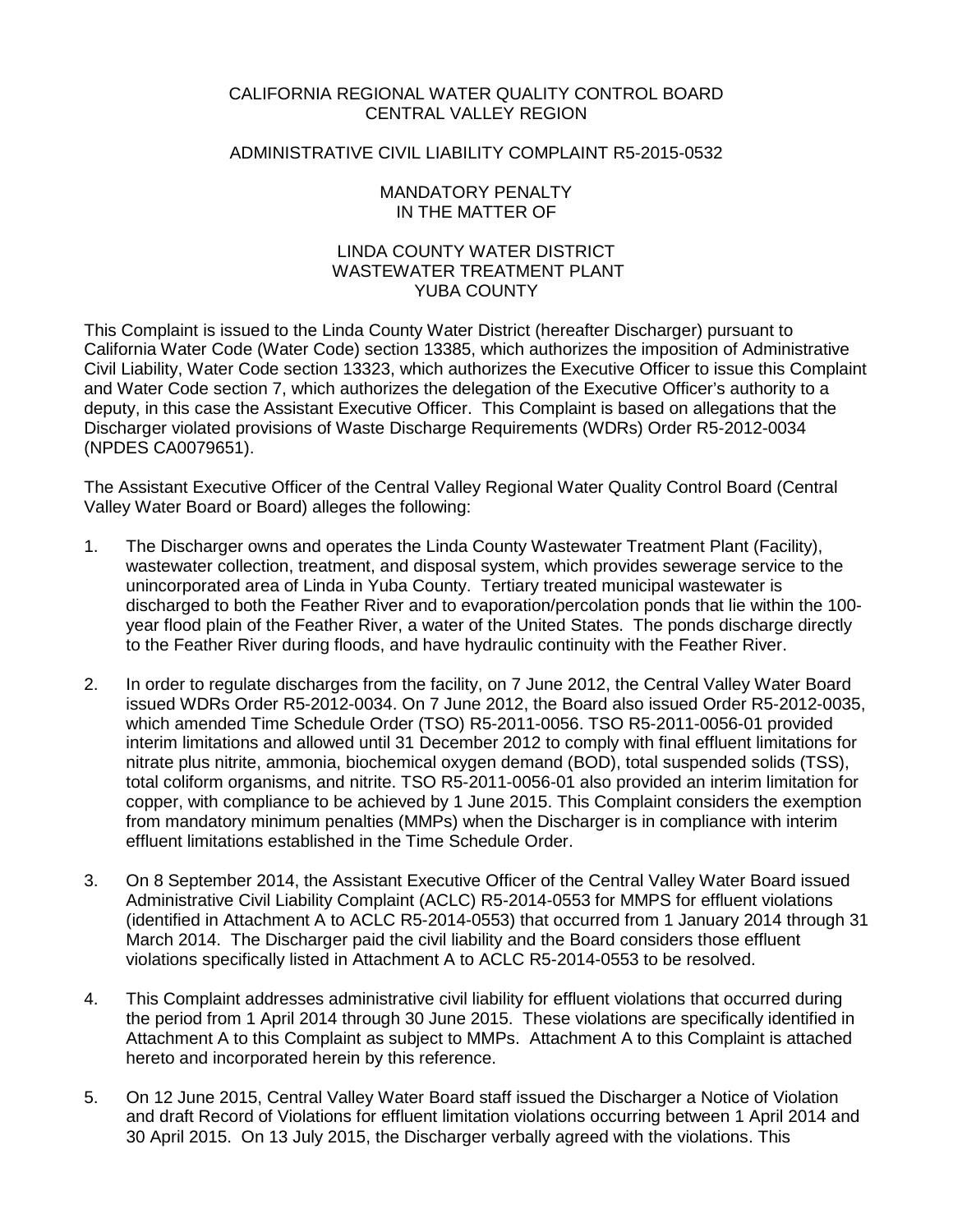Complaint extends the period through 30 June 2015; no additional violations were found other than those cited in the ROV.

6. Water Code section 13385, subdivisions (h) and (i), require assessment of mandatory penalties and state, in part, the following:

Water Code section 13385, subdivision (h)(1), states:

Notwithstanding any other provision of this division, and except as provided in subdivisions (j), (k), and (l), a mandatory minimum penalty of three thousand dollars (\$3,000) shall be assessed for each serious violation.

Water Code section 13385, subdivision (h)(2), states:

For the purposes of this section, a "serious violation" means any waste discharge that violates the effluent limitations contained in the applicable waste discharge requirements for a Group II pollutant, as specified in Appendix A to Section 123.45 of Title 40 of the Code of Federal Regulations, by 20 percent or more or for a Group I pollutant, as specified in Appendix A to Section 123.45 of Title 40 of the Code of Federal Regulations, by 40 percent or more.

Water Code section 13385, subdivision (i)(1), states, in part:

Notwithstanding any other provision of this division, and except as provided in subdivisions (j), (k), and (l), a mandatory minimum penalty of three thousand dollars (\$3,000) shall be assessed for each violation whenever the person does any of the following four or more times in any period of six consecutive months, except that the requirement to assess the mandatory minimum penalty shall not be applicable to the first three violations:

- A) Violates a waste discharge requirement effluent limitation.
- B) Fails to file a report pursuant to Section 13260.
- C) Files an incomplete report pursuant to Section 13260.
- D) Violates a toxicity effluent limitation contained in the applicable waste discharge requirements where the waste discharge requirements do not contain pollutant-specific effluent limitations for toxic pollutants.
- 7. Water Code section 13323 states, in part:

Any executive officer of a regional board may issue a complaint to any person on whom administrative civil liability may be imposed pursuant to this article. The complaint shall allege the act or failure to act that constitutes a violation of law, the provision authorizing civil liability to be imposed pursuant to this article, and the proposed civil liability.

8. Water Code section 13385, subdivision (j), exempts certain violations from MMPs, and states, in relevant part:

Subdivisions (h) and (i) do not apply to any of the following:

3) A violation of an effluent limitation where the waste discharge is in compliance with either a cease and desist order issued pursuant to Section 13301 or a time schedule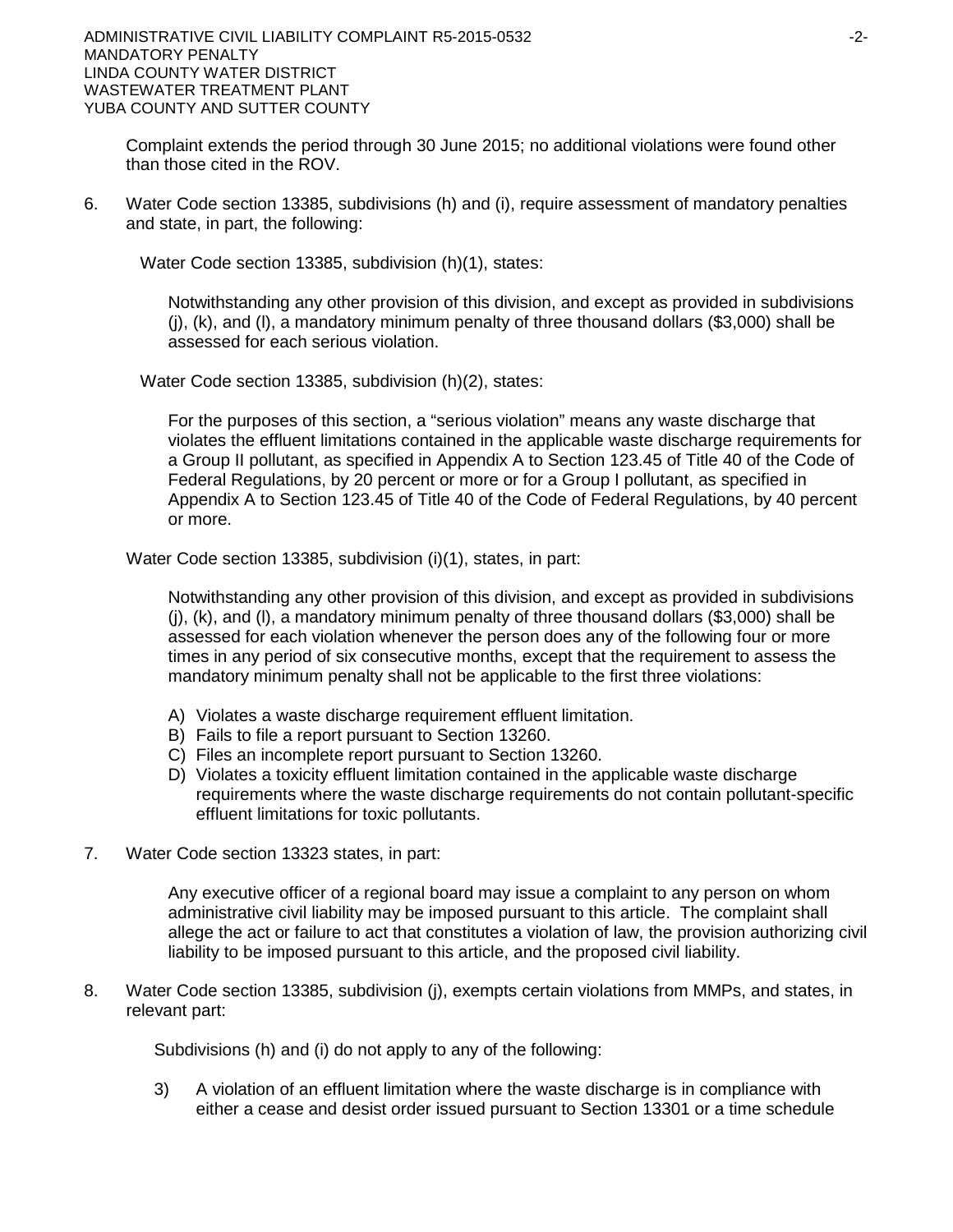order issued pursuant to Section 13300 or 13308 if all of the following requirements are met:

- C) The regional board establishes a time schedule for bringing the waste discharge into compliance with the effluent limitation that is as short as possible….For the purposes of this subdivision, the time schedule may not exceed five years in length …. The interim requirements shall include both of the following:
	- i) Effluent limitations for the pollutant or pollutants of concern.
	- ii) Actions and milestones leading to compliance with the effluent limitation.
- 9. WDRs Order R5-2012-0034 Effluent Limitations IV.A.2.a., include, in part, the following effluent limitations:
	- a. **Effective 31 December 2012**, the Discharger shall maintain compliance with the following effluent limitations at Discharge Points Nos. 001 or 002…

|                                   |              | <b>Effluent Limitations</b>    |                           |  |  |
|-----------------------------------|--------------|--------------------------------|---------------------------|--|--|
| <b>Parameter</b>                  | <b>Units</b> | <b>Maximum</b><br><b>Daily</b> | Average<br><b>Monthly</b> |  |  |
| Ammonia Nitrogen,<br>Total (as N) | mg/L         | 3.5                            | 2.4                       |  |  |
| Dichlorobromomethane              | ug/L         | 32                             | 22                        |  |  |

# **Table 7. Effluent Limitations – Discharge Point No. 001 and 002 (5.0 MGD)**

- 10. According to the Discharger's self-monitoring reports, the Discharger committed four (4) serious Group I violations of the above effluent limitations contained in WDRs Order R5-2012-0034, as shown in Attachment A. These violations are defined as serious because measured concentrations of Group I constituents exceeded maximum prescribed levels in WDRs Order R5- 2012-0034 by 40 percent or more. The mandatory minimum penalty for these serious violations is **twelve thousand dollars (\$12,000)**.
- 11. According to the Discharger's self-monitoring reports, the Discharger committed four (4) nonserious violations of the above effluent limitations contained in Order R5-2012-0034. Two of these non-serious violations are subject to mandatory penalties under Water Code section 13385 subdivision (i)(1) because these violations were preceded by three or more similar violations within a six-month period. The mandatory minimum penalty for these non-serious violations is **six thousand dollars (\$6,000)**.
- 12. The total amount of the mandatory penalties assessed for the alleged effluent violations is **eighteen thousand dollars (\$18,000)**. As stated herein, a detailed list of the alleged effluent violations is included in Attachment A. This Complaint addresses administrative civil liability for violations that are specifically identified in Attachment A as subject to mandatory minimum penalties.
- 13. On 14 February 2014, the Executive Officer designated Andrew Altevogt, Assistant Executive Officer, as the Lead Prosecution Officer for all enforcement matters originating in the Central Valley Region. The 14 February 2014 Delegation of Authority also authorizes Andrew Altevogt to issue Administrative Civil Liability Complaints.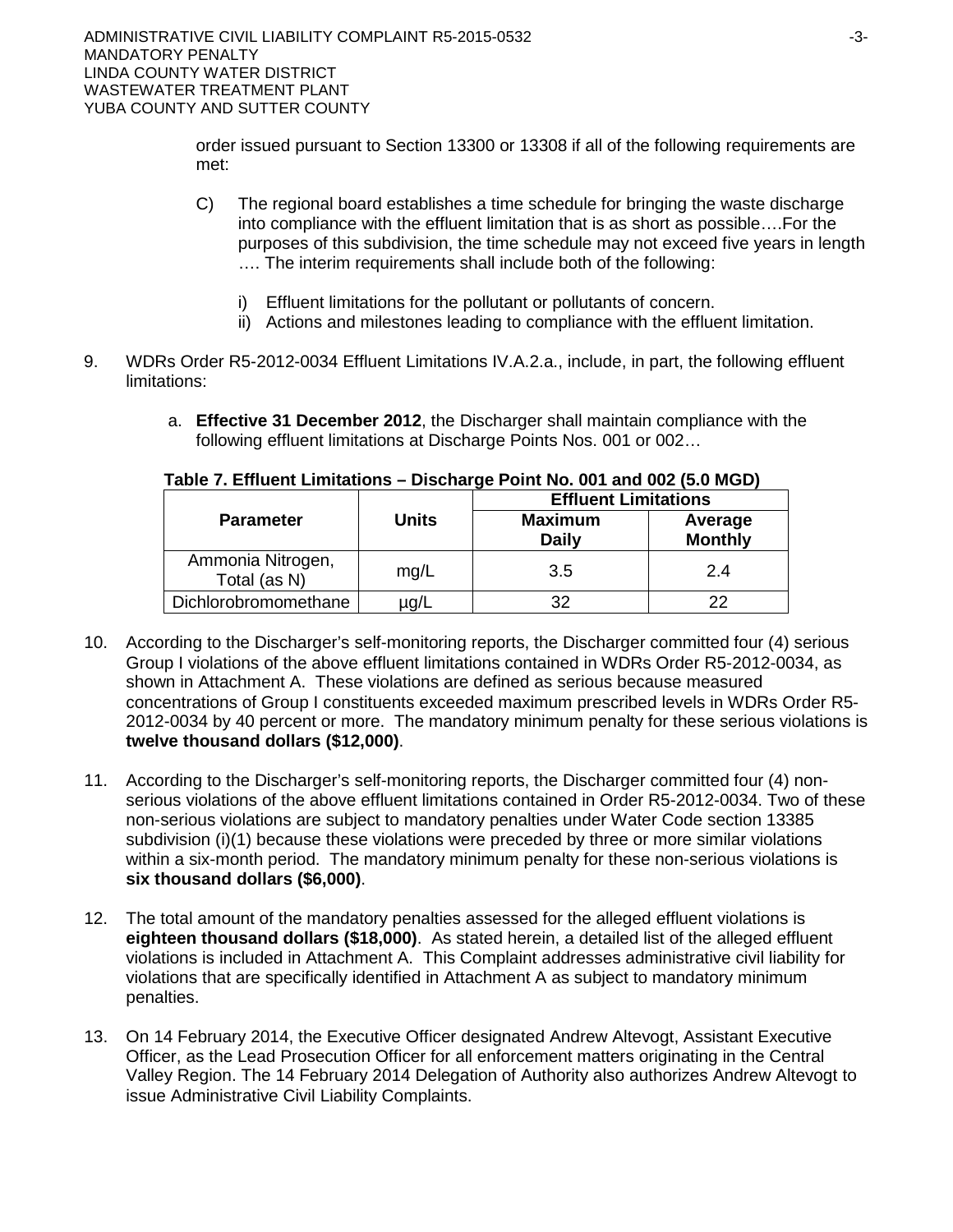14. Issuance of this Administrative Civil Liability Complaint to enforce Water Code Division 7, Chapter 5.5 is exempt from the provisions of the California Environmental Quality Act (Pub. Resources Code section 21000 et seq.), in accordance with California Code of Regulations, title 14, section 15321(a)(2).

# **LINDA COUNTY WATER DISTRICT IS HEREBY GIVEN NOTICE THAT:**

- 1. The Assistant Executive Officer of the Central Valley Water Board proposes that the Discharger be assessed an administrative civil liability in the amount of **eighteen thousand dollars (\$18,000)**.
- 2. A hearing on this matter will be held at the Central Valley Water Board meeting scheduled for **10/11 December 2015**, unless the Discharger does one of the following by **14 October 2015**:
	- a) Waives the hearing by completing the attached form (checking off the box next to Option 1) and returning it to the Central Valley Water Board. In addition, submits payment for the proposed civil liability of **eighteen thousand dollars (\$18,000)** to the State Water Board, with a copy of the check to the Central Valley Water Board; or
	- b) Requests to engage in settlement discussions by checking the box next to Option 2 on the attached form, and returning it to the Board along with a letter describing the issues to be discussed. The Central Valley Water Board must agree to the postponement; or
	- c) Requests to delay the hearing by checking off the box next to Option 3 on the attached form, and returning it to the Board along with a letter describing the proposed length of delay and the issues to be discussed. The Central Valley Water Board must agree to the postponement.
- 3. If a hearing on this matter is held, the Central Valley Water Board will consider whether to affirm, reject, or modify the proposed administrative civil liability, or whether to refer the matter to the Attorney General for recovery of judicial civil liability.
- 4. If this matter proceeds to hearing, the Assistant Executive Officer reserves the right to amend the proposed amount of civil liability to conform to the evidence presented, including but not limited to, increasing the proposed amount to account for the costs of enforcement (including staff, legal and expert witness costs) incurred after the date of the issuance of this Complaint through completion of the hearing.

*Original signed by* ANDREW ALTEVOGT, Assistant Executive Officer

> 14 September 2015 DATE

Attachment A: Record of Violations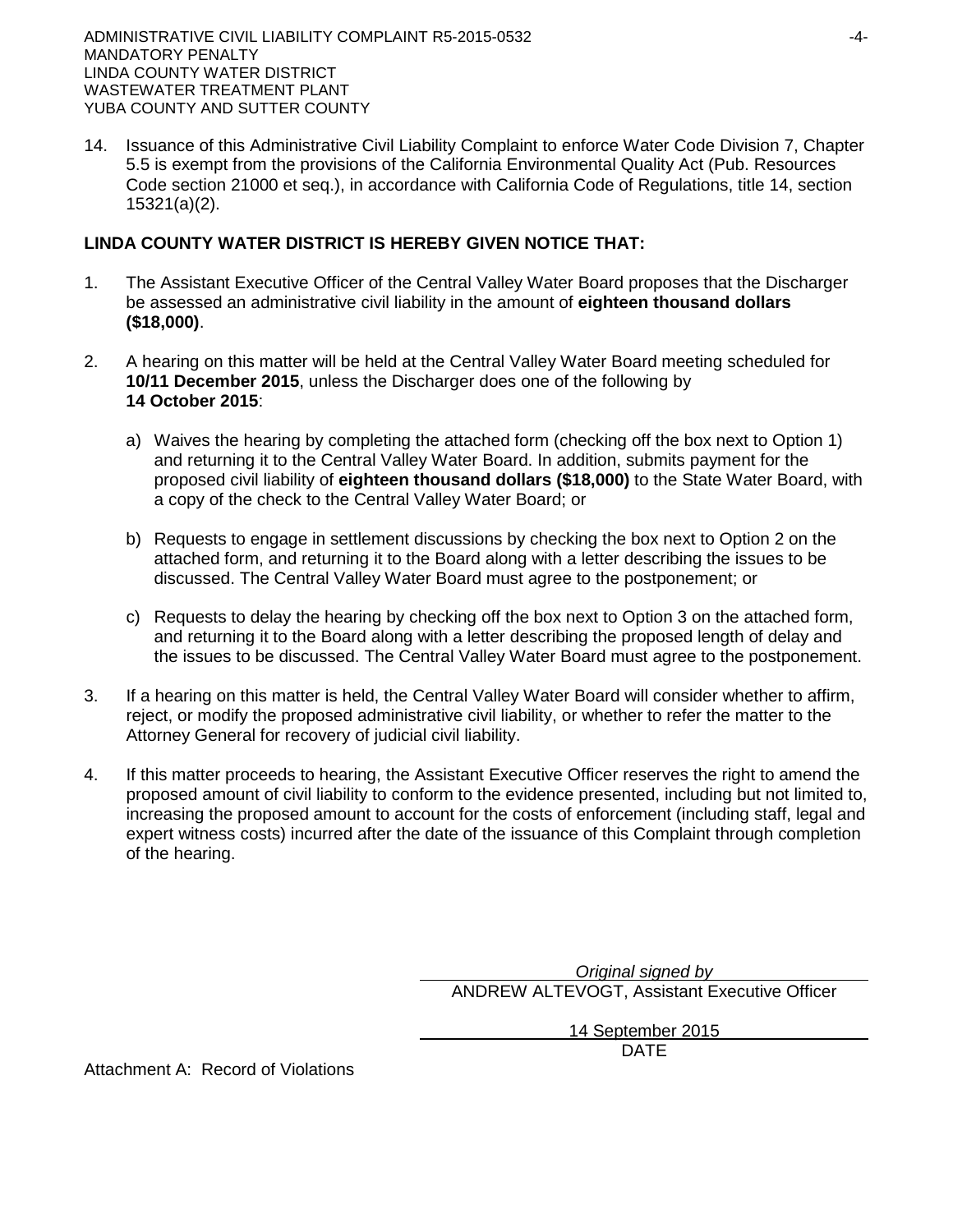## **WAIVER FORM FOR ADMINISTRATIVE CIVIL LIABILITY COMPLAINT**

By signing this waiver, I affirm and acknowledge the following:

I am duly authorized to represent the Linda County Water District (hereafter Discharger) in connection with Administrative Civil Liability Complaint R5-2015-0532 (hereafter Complaint). I am informed that California Water Code section 13323, subdivision (b), states that, "a hearing before the regional board shall be conducted within 90 days after the party has been served. The person who has been issued a complaint may waive the right to a hearing."

#### **□** *(OPTION 1: Check here if the Discharger waives the hearing requirement and will pay in full.)*

- a. I hereby waive any right the Discharger may have to a hearing before the Central Valley Water Board.
- b. I certify that the Discharger will remit payment for the proposed civil liability in the full amount of **eighteen thousand dollars (\$18,000)** by check that references "ACL Complaint R5-2015-0532" made payable to the *State Water Pollution Cleanup and Abatement Account*. Payment must be received by the State Water Resources Control Board, Accounting Office, Attn: ACL Payment at PO Box 1888, Sacramento, California, 95812-1888 by **14 October 2015**. The waiver and a copy of the check must be submitted to the Central Valley Water Board at 11020 Sun Center Drive #200, Rancho Cordova California, 95670 by **14 October 2015**.
- c. I understand the payment of the above amount constitutes a proposed settlement of the Complaint, and that any settlement will not become final until after a 30-day public notice and comment period. Should the Central Valley Water Board receive significant new information or comments during this comment period, the Central Valley Water Board's Assistant Executive Officer may withdraw the complaint, return payment, and issue a new complaint. I also understand that approval of the settlement will result in the Discharger having waived the right to contest the allegations in the Complaint and the imposition of civil liability.
- d. I understand that payment of the above amount is not a substitute for compliance with applicable laws and that continuing violations of the type alleged in the Complaint may subject the Discharger to further enforcement, including additional civil liability.

**□** *(OPTION 2: Check here if the Discharger waives the 90-day hearing requirement in order to engage in settlement discussions***.)** I hereby waive any right the Discharger may have to a hearing before the Central Valley Water Board within 90 days after service of the complaint, but I reserve the ability to request a hearing in the future. I certify that the Discharger will promptly engage the Central Valley Water Board Prosecution Team in settlement discussions to attempt to resolve the outstanding violation(s). By checking this box, the Discharger requests that the Central Valley Water Board delay the hearing so that the Discharger and the Prosecution Team can discuss settlement. It remains within the discretion of the Central Valley Water Board to agree to delay the hearing. Any proposed settlement is subject to the conditions described above under "Option 1."

**□** *(OPTION 3: Check here if the Discharger waives the 90-day hearing requirement in order to extend the hearing date and/or hearing deadlines. Attach a separate sheet with the amount of additional time requested and the rationale.)* I hereby waive any right the Discharger may have to a hearing before the Central Valley Water Board within 90 days after service of the complaint. By checking this box, the Discharger requests that the Central Valley Water Board delay the hearing and/or hearing deadlines so that the Discharger may have additional time to prepare for the hearing. It remains within the discretion of the Central Valley Water Board to approve the extension.

(Print Name and Title)

(Signature)

(Date)